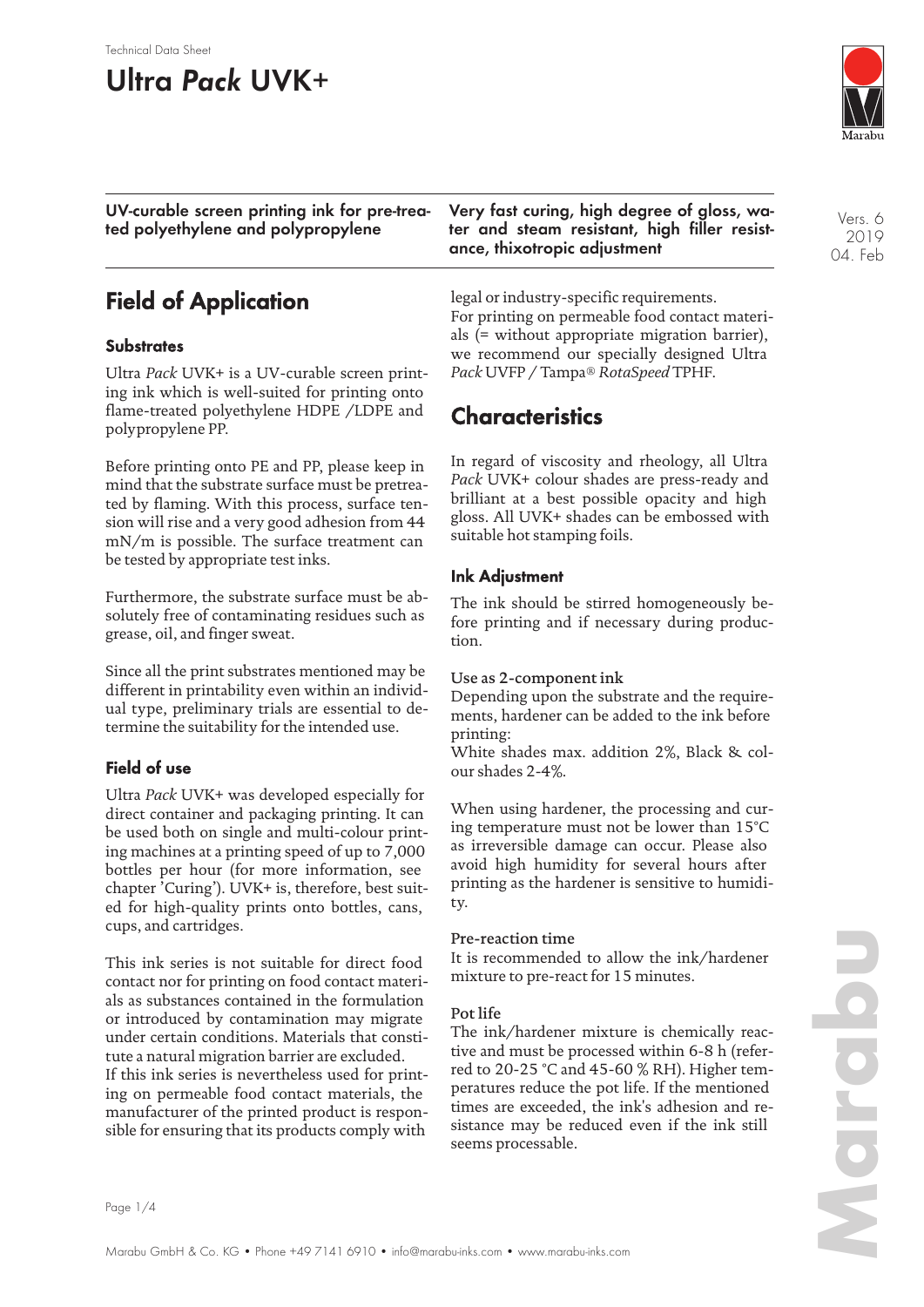# **Ultra Pack UVK+**

### **Drying**

Ultra *Pack* UVK+ is a very fast curing UV ink. A UV-curing unit (medium-pressure mercury lamp) of 120 to 200 W/cm is therefore necessary.

The curing speed of the ink is generally dependant upon the kind of UV-curing unit (reflectors), number, age, and power of the UVlamps, the printed ink film thickness, colour shade, substrate in use, as well as the printing speed.

Adhesion of the ink is usually controlled by a tape test after the printed bottles have cooled down to room temperature. Ultra *Pack* UVK+ is a post-curing UV ink which will achieve its best adhesion and resistance after 24 hours.

As with all UV-curable printing inks, the presence of residual monomers and photoinitiators' decomposition products cannot be completely ruled out even after sufficient curing. If these traces are relevant for the application, this must be taken into account in individual cases, as this depends on the actual printing and curing conditions.

### **Stress resistance**

After proper and thorough drying, the ink film exhibits outstanding adhesion as well as rub, scratch and block resistance and is resistant to solvents (see DIN 16 524), alcohol (96% ethanol), finger sweat, and further common alkaline and acid fillers. These resistances can be further improved by adding Hardener H 3.

# **Range**

#### Basic Shades

| 922 | Light Yellow     |
|-----|------------------|
| 924 | Medium Yellow    |
| 926 | Orange           |
| 932 | Scarlet Red      |
| 934 | Carmine Red      |
| 936 | Magenta          |
| 950 | Violet           |
| 952 | Ultramarine Blue |
| 956 | Brilliant Blue   |
| 960 | Blue Green       |
| 962 | Grass Green      |

| 970 | White |
|-----|-------|
| 980 | Black |

#### High Opaque Shades

| 170 | Opaque White |
|-----|--------------|
| 180 | Opaque Black |
| 181 | Opaque Black |

#### Further Products

904 Special Binder

UVK+ 181 has a lower viscosity compared to UVK+ 170 and 180 and is therefore suited for higher printing speeds.

All shades are intermixable. Mixing with other ink types should be avoided in order to maintain the special characteristics of this outstanding ink range.

All basic shades are included in our Marabu-ColorFormulator (MCF). They build the basis for the calculation of individual colour matching formulas, as well as for shades of the common colour reference systems HKS®, PAN-TONE®, and RAL®. All formulas are stored in the Marabu-ColorManager software.

### **Metallics**

#### Metallic Pastes

| S-UV 191 | Silver                    | 14-25% |
|----------|---------------------------|--------|
| S-UV 192 | Rich Pale Gold            | 14-25% |
| S-UV 193 | Rich Gold                 | 14-25% |
| S-UV 291 | High Gloss Silver         | 10-25% |
| S-UV 293 | High Gloss Rich Gold      | 10-25% |
| S-UV 296 | High Gloss Silver         | 11-17% |
| S-UV 297 | High Gloss Rich Pale Gold | 11-17% |
| S-UV 298 | High Gloss Pale Gold      | 11-17% |
|          |                           |        |

These metallics are to be added to UVK+ 904 in the recommended amount, whereas the addition may be individually adjusted to the respective application. We recommend preparing a mixture which can be processed within a maximum of 8 h since metallic mixtures usually cannot be stored.

Owing to the smaller pigment size of Metallic Pastes it is possible to work with finer fabrics like 140-31 to 150-31.

Vers. 6 2019 04. Feb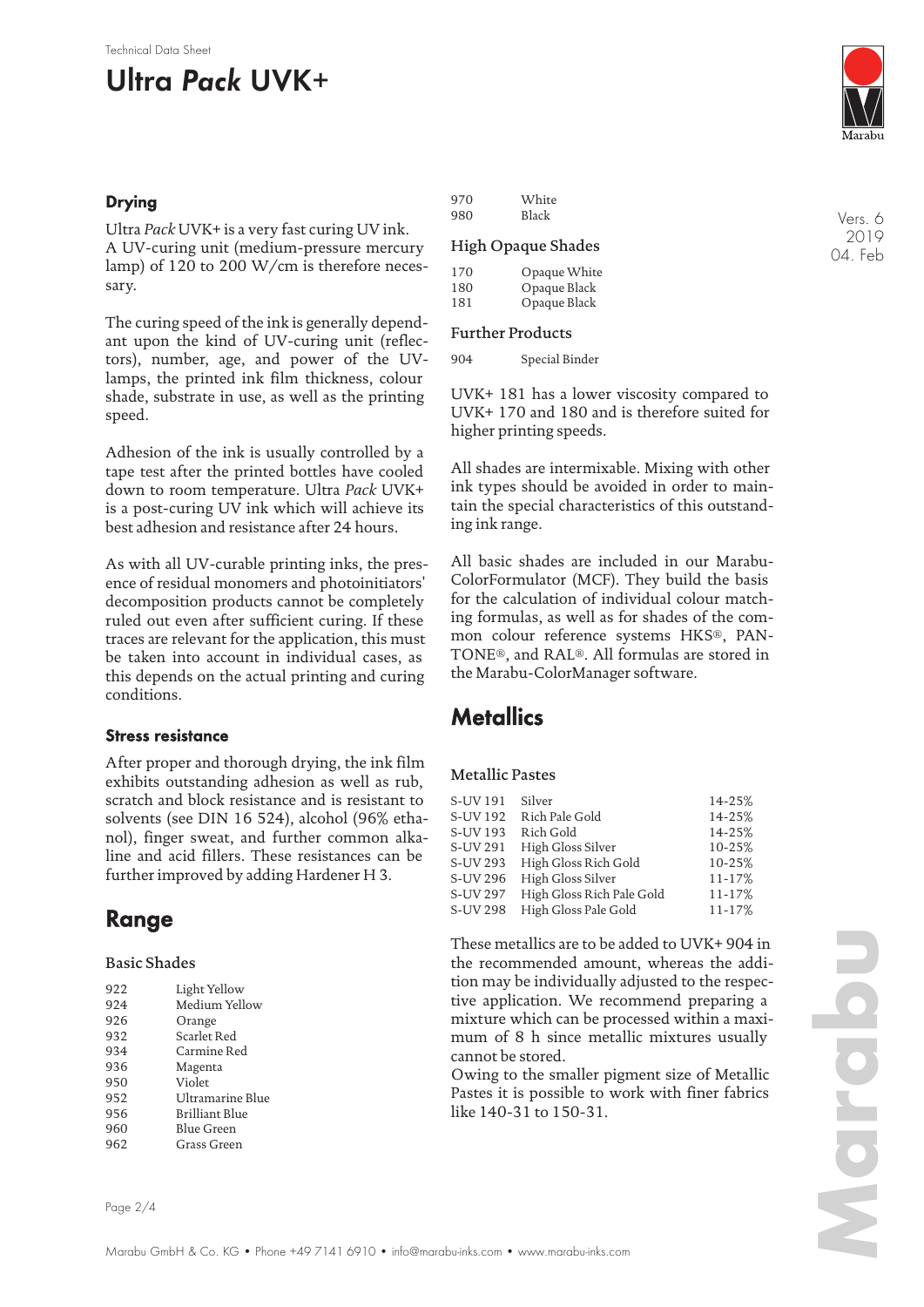#### Technical Data Sheet

# **Ultra Pack UVK+**

All metallic shades are displayed in the Marabu "Screen Printing Metallics" colour chart.

### **Auxiliaries**

| $H_3$            | Hardener                      | $2 - 4%$     |
|------------------|-------------------------------|--------------|
| UVV <sub>3</sub> | Thinner                       | $1 - 10%$    |
| $UV-B1$          | <b>UV</b> Accelerator         | $1 - 2%$     |
| <b>STM</b>       | Thickening Agent              | $0.5 - 2%$   |
| UV-VM            | Levelling Agent               | $0.5 - 1.5%$ |
| UV-SA1           | Surface Additive              | $0.4 - 0.8%$ |
| $UV-TA1$         | Thickening Agent              | $0.1 - 0.5%$ |
| UR <sub>3</sub>  | Cleaner (flp. $42^{\circ}$ C) |              |
| UR <sub>4</sub>  | Cleaner (flp. $52^{\circ}$ C) |              |
| UR <sub>5</sub>  | Cleaner (flp. 72°C)           |              |
|                  |                               |              |

Hardener H 3 is sensitive to humidity and is always to be stored in a sealed container. Hardener H 3 can be added for increased resistance and adhesion. The mixture ink/hardener must be stirred well and homogeneously. The mixture ink/hardener is not storable and must be processed within pot life.

The addition of thinner reduces the ink viscosity if necessary. An excessive addition of thinner will cause a reduction of the curing speed, as well as of the printed ink film's surface hardness. The thinner becomes part of the crosslinked matrix when UV-cured and may slightly change the inherent odour of the printed and cured ink film.

UV-B 1 accelerates the curing speed if necessary and may increase the adhesion to the substrate owing to a better depth curing.

The Thickening Agent STM enhances the ink's viscosity without significantly influencing the degree of gloss. Please stir well, the use of an automatic mixing machine is recommended.

The Levelling Agent UV-VM helps to eliminate flow problems which may arise due to residuals on the substrate's surface or incorrect adjustment of the machines. An excessive amount may reduce the ink's adhesion when overprinting. UV-VM must be stirred homogeneously before printing.

The addition of UV-SA 1 can permanently increase the surface smoothness, gloss, and surface hardness.

The liquid Thickening Agent UV-TA 1 increases the viscosity and improves the dot definition at higher processing temperatures.

The cleaners UR 3 and UR 4 are recommended for manual cleaning of the working equipment. Cleaner UR 5 is recommended for manual or automatic cleaning of the working equipment.

### **Printing Parameters**

Selection of the fabric depends on the printing conditions, the required curing speed and productivity, as well as the requested opacity. Generally, fabrics of 140-31 to 180-31 can be used. A uniform screen tension  $(> 16 N)$  of all fabrics used is further important. All commercially available capillary films (15-20 um) or solvent resistant photo emulsions and combined stencils can be used for UV-inks.

## **Shelf Life**

Shelf life depends very much on the formula/ reactivity of the ink system as well as the storage temperature. It is 2.5 years for an unopened ink container if stored in a dark room at a temperature of 15-25°C. Under different conditions, particularly higher storage temperatures, the shelf life is reduced. In such cases, the warranty given by Marabu expires.

### **Note**

Our technical advice whether spoken, written, or through test trials corresponds to our current knowledge to inform about our products and their use. This is not meant as an assurance for certain properties of the products nor their suitability for each application.

You are, therefore, obliged to conduct your own tests with our supplied products to confirm their suitability for the desired process or purpose. The foregoing information is based on our experience and should not be used for specification purposes. All characteristics described in this Technical Data Sheet refer exclusively to

Vers. 6 2019 04. Feb